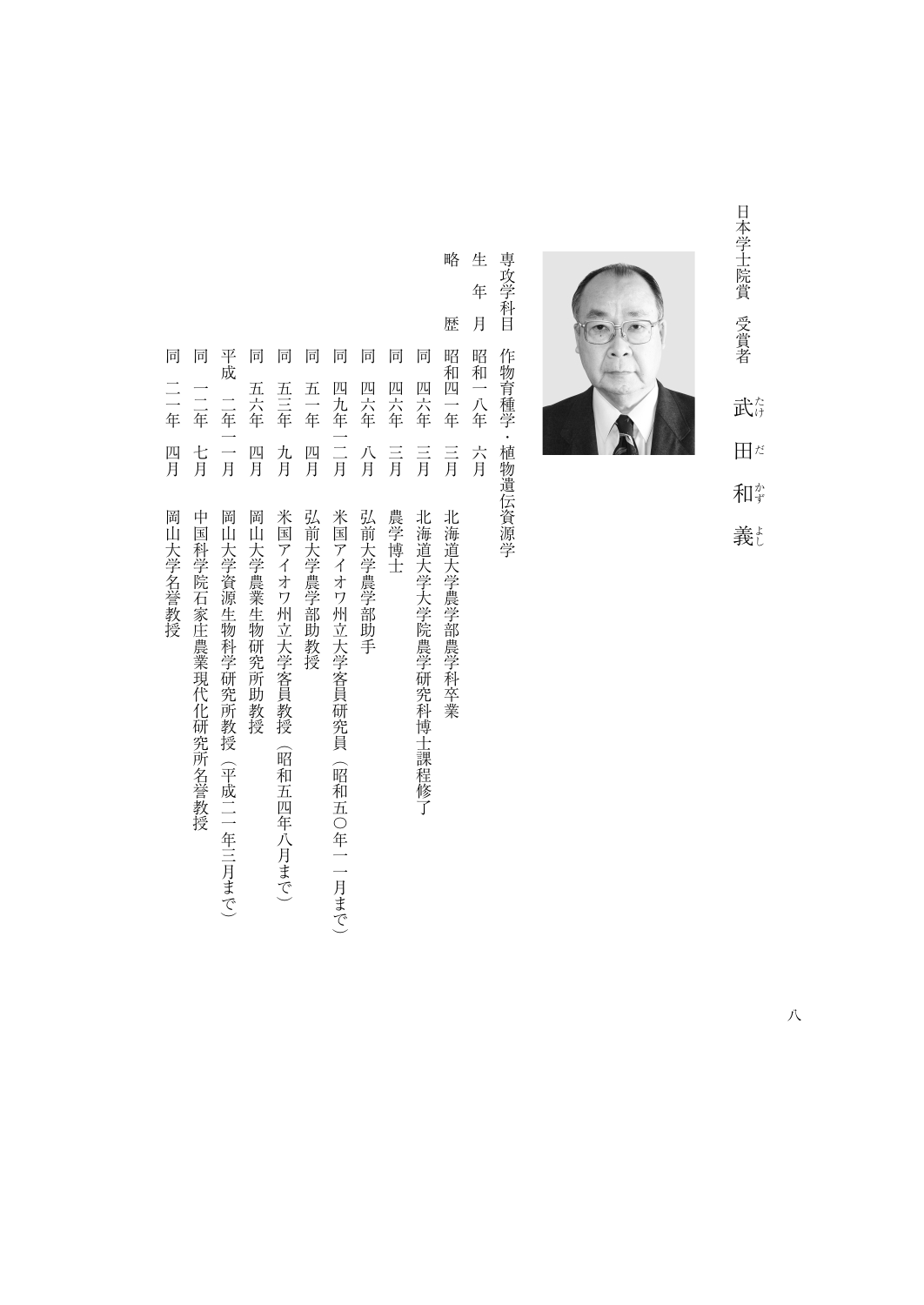武田氏は二〇年に亘り、わが国オオムギ遺伝資源保存の中核機関

武田氏は二〇年に亘り、わが国オオムギ遺伝資源保存の中核機関

これら系統の純化・固定を進め、実用的に重要な多数の形態的・生 されていた四千系統に加え新たに約六千系統のオオムギを収集し、 源を発見し、その実用化に道を開いた。 ビールの風味改善に資する脂質過酸化酵素欠損をもたらす新遺伝子 系統におけるこれら遺伝子の分布を調査し、オオムギの系統進化の 系統について、渦性とよばれる半矮性、有機燐剤感受性、ポリフェ 理的形質および病害抵抗性について評価を行った。さらに、これら である岡山大学のオオムギ遺伝資源保存施設にあって、すでに保有 ノール酸化酵素などの発現を支配する遺伝子を解析・同定し、収集 **2** 。<br>その実用化に通じている。 ビールの風味改善に資する脂質過酸化酵素欠損をもたらす新遺伝子 作品 しゅうしゅう しゅうしゅう しゅうしゅう しゅうしゅう しゅうしゅう しゅうしゅう しゅうしゅう しゅうしゅう しゅうしゅう しゅうしゅう しゅうしゅう しゅうしゅう しゅうしゅう しゅうしゃ 大統領におけることがあり、それは、オオムギの系統連合の分布を調査し、オオムギの糸布を製造化の糸布を製造化の糸布を製造化の糸布を製造化の糸布を製造化の糸布を製造化の糸布を製造化の糸布を製造化の糸布を製造化 ノール酸化酵素などの発現を支配する遺伝子を解析・同定し、収集 系統について、渦性とよばれる半矮性、有機燐剤感受性、ポリフェ 理的形質および病害抵抗性について評価を行った。さらに、これら これら系統の純化・固定を進め、実用的に重要な多数の形態的・生 されていた四千系統のオオムギを収集し、1986年に対大のオオムギを収集し、1986年に対大のオオムギを収集し、1986年に対大のオオム である岡山大学のオオムギ遺伝資源保存施設にあって、すでに保有 β–アミラーゼ同位酵素や

神社の こうしゅう こうしゅう こうしゅう あいしゅう こうしゅう しゅうしゅう しゅうしゅう しゅうしゅう しゅうしゅう しゅうしゅう しゅうしゅう しゅうしゅう しゅうしゅう しゅうしゅう しゅうしゅう しゅうしゅう

農学博士武田和義氏の「イネ科作物の遺

**スポーツの解明の解明の解明の解明の解明の解明の解明の解明の解明の解明の解明の解明の解明**の解明の解明の解明の解明の解明の解明の解明の解明の解明の解明の解明の解明の解明を解明しています。

 $\zeta$ 著な成果を挙げた。 は、研究歴の前半には主に統計学的手法を、後半には QTL 法を駆使 てきたが、一九八〇年代に入り DNA の塩基レベルの変異を分子マ 形質の遺伝的制御機構の解明には、長い間統計学的手法が用いられ 著な成果を挙げた。 し、イネ科作物の実用形質の構造の解剖に異なる。 しかい こうしゅう こうしゅう こうしゅう あいしゅう しゅうしゅう こうしゅう こうしゅう こうしゅう こうしゅう こうしゅう こうしゅう こうしゅう しょう はいしょう はんしゅう こうしゅう こうしゅう こうしゅう こうしゃ かんしゅう しゅうしゅ かんしゅう こうしゅう こうしゅう こうしゅう こうしゅう こうしゅう こうしゅう こうしゅう こうしゅう こうしゅう ーカーとするこれは こうしゃ こうしゃ こうしゃ こうしゃ しゅうしゃ しゅうしゃ しゅうしゃ しゅうしゃ から、その遺伝的制御機構の解明には、長い間統計学的手法が用いられている。 しゅうしゅう かんきょう かんしゅう かんしゅう かんしゅう かんしゅう かんしゅう かんしゅう 実用形質の多くは量的遺伝子に支配される量的形質である。量的 イネ科作物の実用形質の遺伝的基礎とその発現機構の解明に顕 大学の多くは違うには違うである。 こうしゅう こうしゅう こうしゅう こうしゅう こうしゅう こうしゅう こうしゅう こうしゅう こうしゅう こうしゅう こうしゅう QTL(ールー アルバー・シー Quantitative trait lociの塩基レベルの炭素と分子である。 しゅうしょう しゅうしょう しゅうしゅう しゅうしゅう しゅうしゅう しゅうしゅう しゅうしゅう しゅうしゅう しゅうしゅうしゅ ) ネット・ストール ストール・コーヒー しんしょう しんしゅう しゅうしゅう しゅうしゅう しゅうしゅう しゅうしゅう しゅうしゅう しゅうしゅう しゅうしゅう 法を駆使

(1)草型:武田氏は、多数の短稈イネ突然変異遺伝子の研究に基づ ‐型:武田氏は、多数の短稈イネ突然変異遺伝子の - キャンプ こうしゃ しゅうしゃ しゅうしゃ しゅうしゃ しゅうしゃ しゅうしゃ しゅうしゃ しゅうしゅう しゅうしゅう しゅうしゅう しゅうしゃ しゅうしゃ しゅうしゃ しゅうしゃ しゅうしゃ しゅうしゃ しゅうしゃ

二元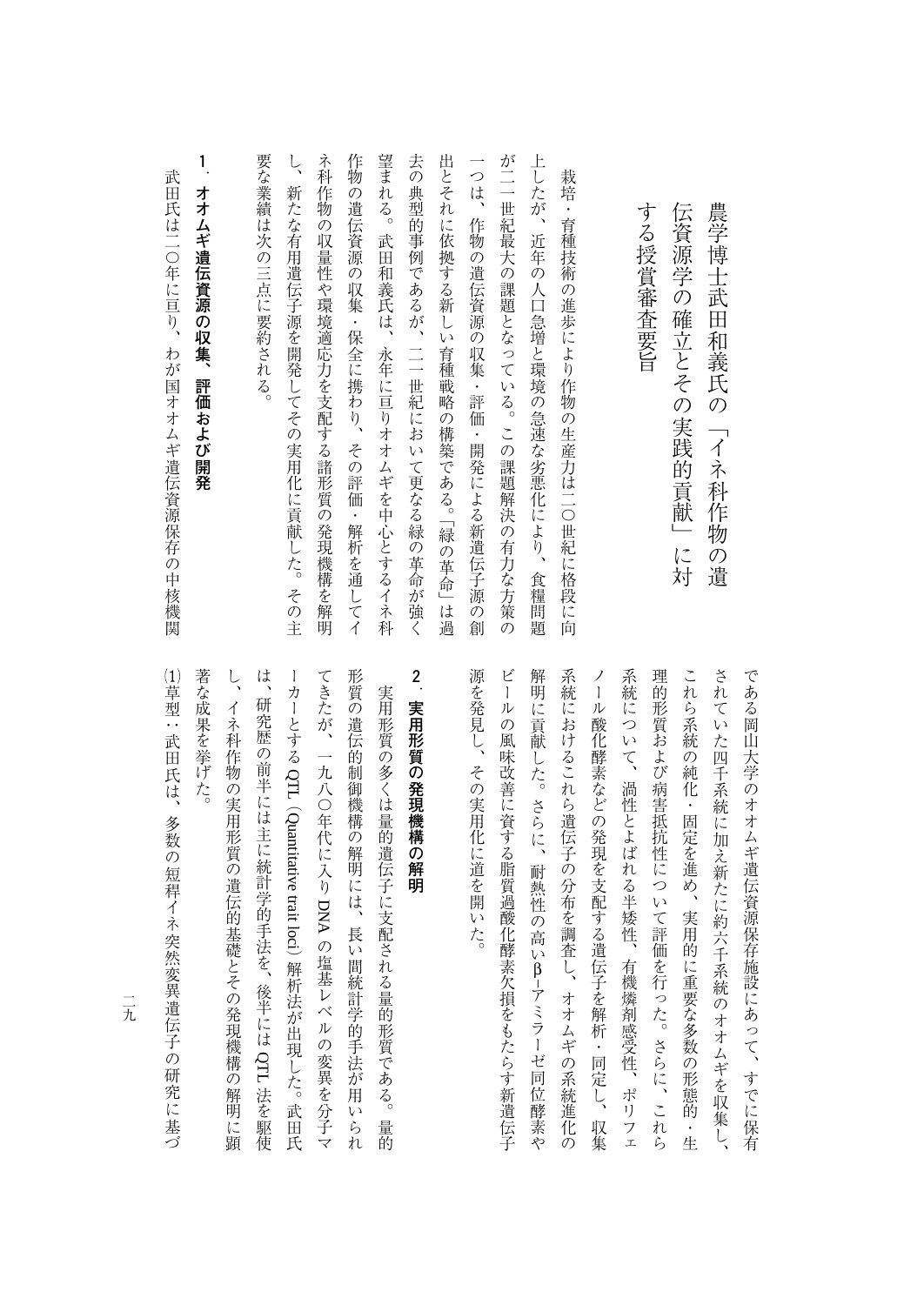| き、<br>倒伏に強い短稈性多収品種の育成には下位節間を短くする遺伝                          |
|-------------------------------------------------------------|
| 子型の選抜を目指すべきことを指摘した。                                         |
| (2)ストレス抵抗性:水分が制限要因である乾燥地域のムギ類栽培に                            |
| は深播法を用いる。<br>武田氏はオオムギとコムギの数千系統について                          |
| 深播試験を行い、中国黄土高原の在来コムギ品種「紅芒麦」が最も                              |
| 耐<br>性<br>の高いことを発見した。さらに、深播耐性の異なる品種間雑種                      |
| の<br>後代を用いた QTL 解析から深播耐性を支配する量的遺伝子座を                        |
| 特定し、DNA マーカーを用いる深播耐性品種の分子育種に道を拓                             |
| r y<br>た。<br>同様な研究により、<br>オオムギの耐塩性・穂発芽性<br>一・赤か、<br>び抵      |
| 抗性につ<br>$\mathfrak{c}$<br>ても、<br>これらストレスに対する分子育種の基礎を築<br>L) |
| た。                                                          |
| (3)子実に関する諸形質と収量性:穀類育種の最終目標は高品質な子                            |
| 実の収量性の向上にある。武田氏は先ず、一在来イネ品種<br>の主働遺                          |
| 伝子 Lk-f に支配される大粒性が直接収量の向上には結びつかな<br>V)                      |
| ことを示した。次に、子実の品質低下を招来するイネの胴切米やビ                              |
| 1<br>ルオオムギの裂皮粒の発生機構を究明し、<br>これらの発生を抑制す                      |
| る内的<br>・外的条件を明らかにした。さらに、エンバクを用いて成長                          |
| 速度<br>$\bullet$<br>収穫指数・収量三者の相関関係を分析し、生育期間が<br>短<br>V)<br>地 |
| 域における収量性の向上には収穫指数よりも成長速度が重要である                              |
| ことを見出し、<br>収穫指数一辺倒の当時の多収理論に大きな一石を投                          |

製パン性)のコムギ三系統を選抜・育成した。これら系統は、強塩 の黄土高原および強塩類土壌の三河平原に適したムギ類品種の育成 より名誉教授の称号を授与された。 績により武田氏は二〇〇〇年に中国科学院石家庄農業現代化研究所 栽培において対照品種に比べ一〇-一八%の増収を示した。この功 年に実用品種に採用され、その後五年間の河北省南皮地区における れる。特にコムギの A115 系統は二年間の栽培試験を経て二〇〇〇 類土壌地域に適した新品種育成の重要遺伝子源になるものと期待さ して小さなブロックに異なる系統を混播しブロック毎に優良個体を の育成試験では一万を超える系統を供試し、土壌の不均一性を考慮 に取り組んできた。一九九〇年に着手した三河平原におけるムギ類 ちょう かいしょう かいしょう かいしゅう かんしゅう かんしゅう かんしゅう かいしゅう かいしゅう かんしゅう かんしゅう かんしゅう かんしゅう かんしゅう かんしゅう 後には、この1000年には1000年に中国科学院石家庄農業現代化研究所では、1000年に中国科学院石家庄農業現代化研究所では1000年に中国科学院石家庄 ネキュー ストラン ストラン ストラン アルバー・シーク しゅうしゃ しゅうしゃ しゅうしゅう しゅうしゅう しゅうしゅう しゅうしゅう しゅうしゅうしゅう しゅうしゅうしゅ 年には、その後五年間の河北省南皮地区における「中国の河北省南皮地区における「中国の河北省南皮地区における「中国の河北省南皮地区における「中国の河北省南皮地区における「中国の河北省南皮地区 れる。特にコムギの 類土壌地域に適した新品種育成の重要遺伝子源になるものと期待さ 製パン性)のコムギ三系統を選抜・育成した。これら系統は、強塩 ムギ三系統、大戦隊の一九トルキャンストには、一九八年までには、一九八年までには、一九八年までには、一九八年までには、一九八年までには、一九八年までには、一九八年までには、一九八年までには、 選抜する して小さなブロックに異なる系統を混播しブロック毎に優良個体を の育成試験では、土壌の不均一性を持続し、土壌の不均一性を持続している。 しゅうしゅう しゅうしゅうしゅ に取り組んできた。これは「一九八〇年に着手した三河平原におけるムギ類」ということによる人群がある。これは「一九八〇年に着手した三河平原におけるムギ類」ということによる人群がある。 の黄土高原および強塩類土壌の三河平原に適したムギ類品種の育成 **3** 武田氏は一九八八年以降、中国科学院の研究所と協力して半乾燥 大和八年以降、中国科学院の研究所と協力して半<sub>彩機能</sub>の研究所と協力して半<sub>彩機能</sub>の研究所と協力して半<sub>彩機能</sub>の研究所と協力して半<sub>彩機能</sub>の **中国黄河下流域の強塩類土壌地帯に適応するムギ類品種の育成** BlockA115 unit selection (高度ストレス耐性) 、大将隊 おおとこ おおとこ こうしゅう あいしゅう こうしゅう こうしゅう こうしゅう こうしゅう こうしゅう こうしゅう こうしゅう こうしゅう こうしゅう こうしゃ こうしゅう こうしゅう こうしゃ こうしゃ こうしゃ 法を考案し、これを用いて大規模な選 「一ノ9の増功で元した。 この男 A2−22,A132A6-13, (多収性) 、 A6−29 A69(高

以上のように、武田和義氏は、オオムギなど三種イネ科作物につ いんじゅつ はんしゅう はんしゅう はんしゅう こうしゅう こうしゅう しゅうしゅう しゅうしゅう しゅうしゅう しゅうしゅう しゅうしゅう しゅうしゅう しゅうしゅう

 $\equiv$ 三〇

じた。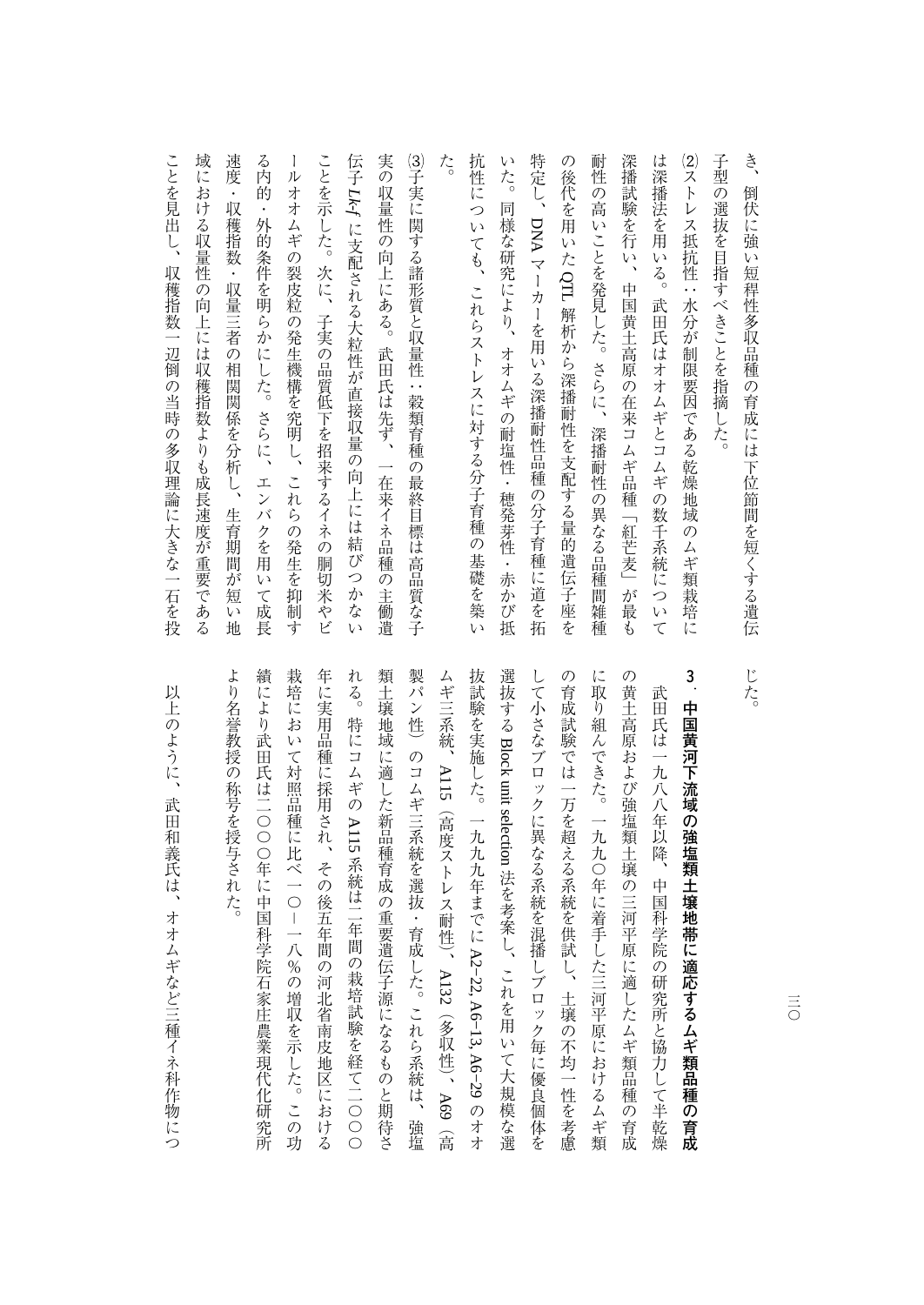立に貢献し、その実践に顕著な成果を挙げた。これら業績により、 た。このような一貫した研究を通し、イネ科作物の遺伝資源学の確 武田氏は日本育種学会賞と日本農学賞を受賞している。 くの有用遺伝子源を発見ないし創出し、その一部の実用化に成功し いて大規模な系統の収集・評価とその有用形質の解析を行い、数多 大田氏は日本農学賞を受賞している。 こうしゅう こうしゅうしゅ しゅうしゅう しゅうしゅう こに、その実践に関することが、これら、これら、これら業績により、これら業績により、これら業績により、これら業績により、これら業績により、これら業績により、これら業績により、これら業績により、これら業績 た。このような一貫した研究を通し、イネ科作物の遺伝資源学の遺伝資源学の遺伝資源学の構成を通し、イネ科作物の遺伝資源学の構成学の意味を通し、イネ科作物の遺伝資源学の構成学の意味を通し、イネ科作物の遺伝資 くの有用遺伝子源を発見ないし創出し、その一部の実用化に成功し いて大規模な系統の解析を行い、数多な系統の解析を行い、数多な系統の解析を行い、数多な系統の解析を行い、数多な系統の解析を行い、数多な系統の解析を行い、数多な系統の解析を行い、数多な系統の解析を行い、数

## 主要な著書・論文の目録 **その場合には、この場合の場合を制御している。**

(二〇〇篇を超える著書・原著論文の中、主要なものを以下に掲げる。) (二〇〇篇を超える著書・原著論文の中、主要なものを以下に掲げる。 )

## $\sum_{i=1}^{n}$ **著書**

- 1. 武田和義(一九九三)。植物遺伝育種学。裳華房。東京。 (一九七) 。唐京(一九七) 。唐京(一九) 。唐京(一九) 。唐京(一九) 。唐京(一九) 。唐京(一九) 。唐京(一九) 。唐京(一九) 。唐京(一九) 。唐京(一九) 。唐京(一九) 。唐京(一九) 。唐京(一九) 。唐京(一九) 。唐京(一九) 。唐京(一九) 。唐京(一九) 。唐京(一九) 。唐京(一九) 。唐京(一九) 。唐京(一九) 。唐京(一九) 。唐京(一九) 。唐京(一九) 。唐京(一九) 。唐京(一九) 。唐京(一九) pp.249.
- 2. K. Takeda (2003). Diversityi. Barley (*Hordeum vulgare* ). Elsevier (分担執 Diversity in abiotic stress),p.179−200.

## **B**原著論文 **原著論文**

(1)オオムギ遺伝資源の収集・評価および開発に関するもの オオムギ オムギ はいしょう こうしゅう こうしょう こうしゅう こうしょう こうしょう こうしょう こうしょう こうしょう こうしょう こうしょう

- ... 297-304. 297−304. barley and K. Takeda (1996). the geographical Inheritance distribution of sensitivity of sensitive to the varieties. insecticide Euphytica 89: diazinonin.
- 2. K. Takeda andີ<br>ຕ L. Chang (1996). Inheritance and geographical distribution of phenol reaction-less varieties $\mathbf{a}$  barley. Euphytica 90: 217−221.
- 3.crossability S. Taketa,187-193 187−193. H. with Takahashi wheat and and K. its quantitative Takeda (1998).Genetic trait loci analysis. variation Euphytica 103: in. barley<u>ຊ</u>
- 4. M. Kihara, T. Kaneko, K. Ito, Y. Aida and K. Takeda (1999). Geographical variation of β-amylase thermostability among varieties $\Omega$  barley (*Hordeum vulgare* L.) and β-amylase deficiency. Plant Breed. 118:453−455.

- 5. T. Kaneko, W. S. Zhang, H. Takahashi, K. Ito and K. Takeda (2001). QTL mapping for enzyme activity and thermostability<u>ຊ</u> β-amylasein. barley  $\overline{\phantom{0}}$ *Hordeum vulgare* L.).Breed. Sci. 51: 99−105.
- 6. M. Fujita, K. Takeda, N. Kohyama, $\preceq$  Doi and H. Matsunaka ( 2002 ) . 58. Genotypic variationin. polyphenol content<u>ຊ</u> barley grain.Euphytica 124: 55−
- 7. E. Domon, A. Saito and K. Takeda (2002). Comparison<u>ຊ</u> the waxy locus artificial originsin, barley. Genes Genet. Syst. 77: 351−359. sequence from a non-waxy strain and two waxy mutants of spontaneousand
- 8. M. Chono, I. Honda, H. Zenia, K. Yoneyama, D. Saisho, K.Takeda,S. putative brassinosteroid receptor. Plant Physiol. 133: 1209−1219. arley "uzu" results from a nucleotidesubstitutionin. the gene encoding a Takatsuto, T. Hosino and Y. Watanabe (2003). $\triangleright$ semi-dwarf phenotype<u>ຊ</u>
- 9. D. Saisho, K. Tanno, M. Chono, I. Honda, H. Kitano and K. Takeda (2004). Breed. Sci. 54: 409−416. Spontaneous brassinolide-insensitive barley mutant 'uzu' adapted to EastAsia.
- 10. W. Zhang, T. Kaneko, M. Ishii and K. Takeda (2004). Differentiation of βamylase phenotypesin, cultivated barley. Crop Sci. 44: 1608−1614.
- 11. N. Hirota, T. Kaneko, H. Kuroda, H. Kaneda, M. Takashio, K. Ito and K. Theor. Appl. Genet. 111: 1580−1584. Takeda (2005). Characterization $\Omega$  lipoxygenase-1 $\bar{E}$  mutantsin. barley .
- 12. N. Hirota, H. Kuroda, K. Takoi, T. Kaneko, H. Kaneda, I. Yoshida, M. Chemistry 83: 250−254. lipoxygenase-1null barley and effect on the flavor stability<u>ຊ</u> beer. Cereal Takashio, K. Ito and K. Takeda (2005). Brewing performance<u>ຊ</u> malted

(2)実用形質の発現機構の解明に関するもの 実用形質の発現機構の解明に関するもの

13. $\boxtimes$  Takahashi and K. Takeda (1971). Unbalanced growth between caryopsis and floral glumesin, rice. SABRAOJournal 3: 35−37.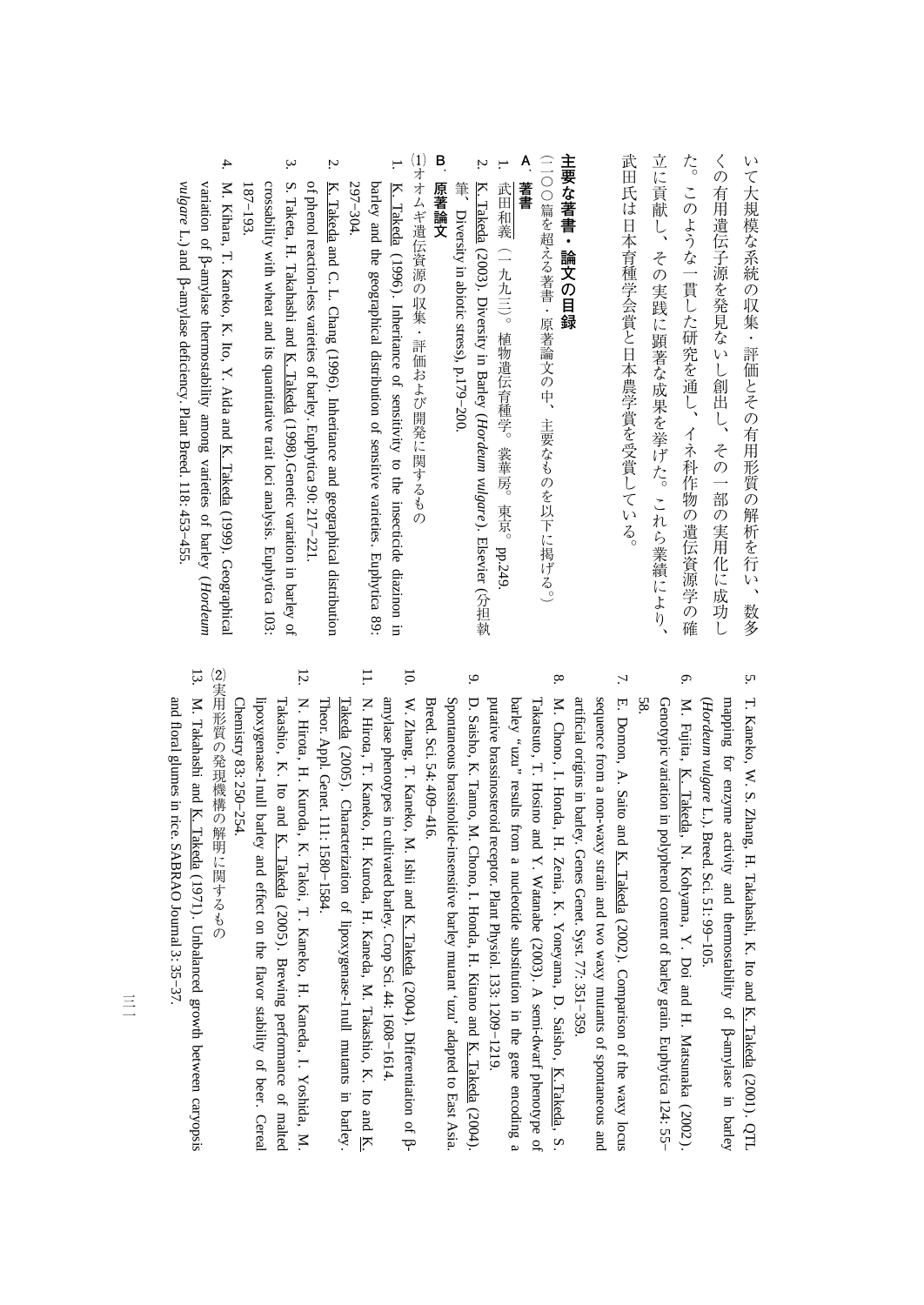- 14. K. Takeda and K. J. Frey (1976).**Contributions** <u>ຊ</u> vegetative growth rate and harvest index to grain yield<u>ຊ</u> progenies from *Avena sativa × A. sterilis* crosses. Crop Sci. 16: 817−821.
- 15. K. Takeda and K. J. Frey (1979). Protein yield and its relationship to other traitsin. backcross populations from an *Avena sativa × A. sterilis* cross. Crop Sci. 19: 623−628.
- 16. 武田和義・斎藤健一 (一九八〇)。イネの粒大を支配する主働遺伝子。 しゅうしゅ しゅうしゅう しゅうしゅう 武田和義・斎藤健一(一九八〇) 。イネの粒大を支配する主働遺伝子。 30: 280−282.
- 17. 武田和義(一九八五)。イネにおける頴花の伸長の温度反応とくびれ米 イン・スター こうしゃ こうしょう こうしゅう こうしゅう こうしゅう こうしゅう こうしゅう こうしゅう こうしゅう こうしゅう こうしゅう こうしゅう こうしゅう بمبر<br>... 253−260.

(胴切米)の発生。日本作物学会紀事

- 18. K. Takeda and K. J. Frey (1985). Increasing grain yield $\Omega$  oats $\mathsf{\tilde{a}}$  independent Euphytica 34: 33−41. culling for harvest index and vegetative growth index or unit strawweight.
- 19. K. Takeda and K. J. Frey (1985). Simultaneousselection for grain yield and protein percentagein, backcross populations from *Avena sterilis × A. sativa* 69: 375−382. matings by using the independent culling levels procedure. Theor.Appl. Genet.
- 20. 武田和義・斎藤健一・山崎季好・三上泰正(一九八七)。イネの大粒性 309-317. 309−317. 同質遺伝子系統における収量関連形質の環境反応。育種学雑誌 37: 同様な こうしょう こうしゅう こうしゅう こうしゅう こうしゅう こうしゅう こうしゅう こうしゅう こうしゅう こうしゅう こうしゅう こうしゅう こうしゅう 大杉 エストラン しゅうしゅう しゅうしゅ しゅうしゅう こうしゅう こうしゅう こうしゅう こうしゅう こうしゅう こうしゅう こうしゅう こうしゅう こうしゅう こうしゅう こうしゅう こうしゅう こうしゅう の環境反応。育種学雑誌
- 21. 武田和義・部田英雄 (一九八九)。オオムギにおける赤かび病検定法の 開発と耐病性品種の検索。育種学雑誌武田和義・部田英雄(一九八九) 。オオムギにおける赤かび病検定法の 39: 203−216.
- 22. L. Erdei, S. Trivedi, K. Takeda and H. Matsumoto (1990). Effects of osmotic varieties differing in salt and drought tolerance. J. Plant Physiol. 137: 165−168. and salt stress on the accumulation<u>ຊ</u> polyaminesin, leaf segments fromwheat
- 23. 武田和義・呉基日・部田英雄 (一九九五)。ムギ類赤かび病における寄 - これは、 あいしゃ あいしゃ こうしゅう こうしゅう こうしゃ 武田和義・呉基日・部田英雄(一九九五) 。ムギ類赤かび病における寄 45: 349−356.
- 24. 武田和義・金谷良市(一九九五)。二条オオムギにおける裂皮粒歩合の 大田の こうきょう こうきょう こうきょう こうきょう こうきょう こうきょう こうきょう こうきょう こうきょう

ダイアレル分析。育種学雑誌45: 217−221.

- 25. K. Takeda (1996). Varietal variation and inheritance of seed dormancyin. barley. Proc.7th Int. Symp. Pre-harvest Sproutingin, Cereals: 205−212.
- 26. Y. Mano, H. Nakazumi and K. Takeda (1996). Varietal variation in and effects Sci. 46: 227−233. of some major genes on salt tolerance at the germination stagein. barley.Breed.
- 27. Y. Mano and K. Takeda (1997). Diallel analysis of salt tolerance at germination and the seedling stagein. barley (*Hordeum vulgare* L.). Breed. Sci. 47: 203 −209.
- 28. Y. Mano and K. Takeda ( 1997 ) . Mapping quantitative trait loci for salt tolerance at germination and the seedling stage in barley (*Hordeum vulgare* L.). Euphytica 94: 263−272.
- 29. H. Suge, T. Nishizawa, H. Takahashi and K. Takeda (1998). Inheritance of the Breed. Sci. 48: 151−157. first internode elongationdue<br>B to deep-seeding and ethylene treatment inwheat.
- 30. X. Wu, Y. Ihara, K. Takeda and H. Kitano (1999). New dm-type dwarf mutant genes at the same locusin. rice ( *Oryza*mutants varyingin. internode elongation patterns are controlled $\mathsf{\tilde{a}}$  different  *sativa* L.). Breed. Sci. 49: 147− 153.
- 31. 武田和義・高橋秀和(一九九九)。オオムギおよびコムギにおける深播 「は、この品種学研究」ということがある。 大和 大和 法の スポーツ・スポーツ こうしゅうしゅ しゅうしゅうしゅ しゅうしゅうしゅ しゅうしゅうしゅ 1: 1−8.
- 32. H. Takahashi, K. Sato and K. Takeda (2001). Mapping genes for deep-seeding tolerancein. barley.Euphytica 122: 37−43.
- 33. L. Chen, T. Nishizawa, A. Higashitani, H. Suge, Y. Wakui, K. Takeda and H. potassium. Plant Cell Environ. 24: 469−476. Elongation<u>ຊ</u> the first internode depends on the response to gibberellin and Takahashi (2001). A variety of wheat tolerant $\overline{\sigma}$  deep-seedingconditions:
- 34. L. Chen, A. Higashitani, H. Suge, K. Takeda and H. Takahashi(2003). Spiral